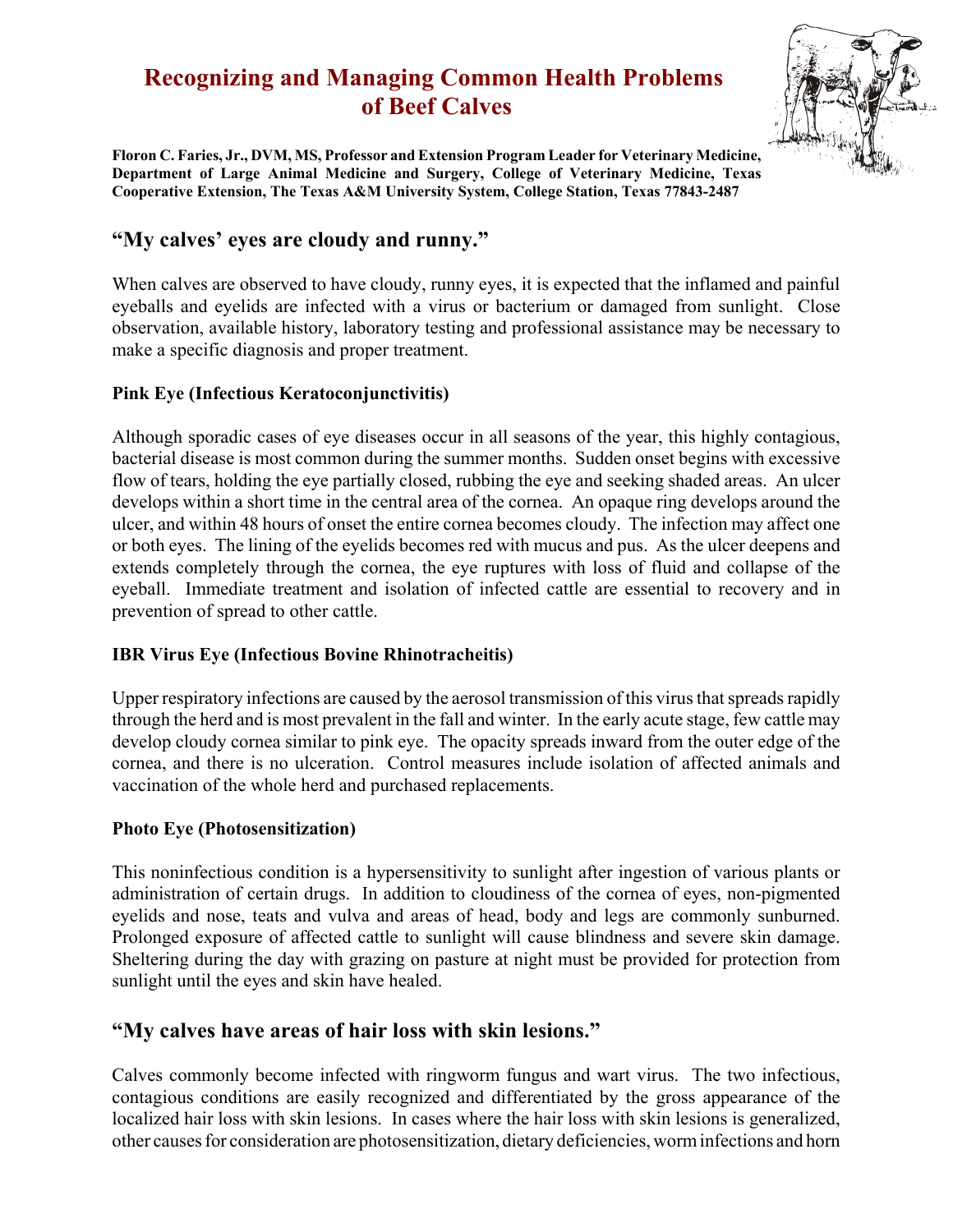fly and lice infestations.

### **Ringworm Fungus (Dermatophytosis)**

The early stage of a fungus infection in the skin quite often goes unnoticed because of poorly visible small areas, slightly raised with roughened hair. Infected cows serve as common sources of the fungus that is transferred by direct contact to calves. After several weeks of the fungus infiltrating hair follicles, the hair falls out leaving circumscribed grayish lesions. The scaly lesions, which coalesce to form large patches of hair loss at least 3 inches in diameter, are frequently located on the face and neck and more common in young cattle. Although the infection tends to be self-limiting with spontaneous recovery after several months, affected calves should be separated and treated to prevent transmission to other calves.

### **Warts (Papillomatosis)**

Warts are fibrous tumors of the skin and mucous membranes and caused by many strains of the papilloma virus. The virus is usually transmitted to calves by direct contact from infected cows. Other means of transmission are by contaminated instruments that puncture the skin and biting flies, such as horn flies and stable flies. The cauliflower-type growths occur primarily on the head, neck and shoulders, in the mouth and vagina and on the teats, vulva and penis. To prevent transmission to other calves, the calves with warts should be isolated. Over a period of 3 to 12 months, the affected calves build immunity against the virus in the warts and skin. Once the immunity kills the viruses, the warts dry and sluff.

# **"Every winter my calves rub their heads, necks and shoulders."**

Even though lice are known in the winter to cause calves to itch and rub on objects such as fences, posts, trees and barns, another common cause of itching and rubbing is due to an aftermath of the allergic dermatitis produced during the previous summer and fall by a horn fly infestation.

### **Horn Fly Allergy (Allergic Dermatitis)**

During the horn fly season, cattle quite often develop a skin allergy to the saliva of the biting horn flies. After several weeks, large quantities of hair follicles are destroyed by the inflammatory reaction in the skin. Before the damaged hair comes out during the winter, the retained hair causes an itch sensation; the cattle rub from December through March their faces, necks and shoulders. As a result of rubbing these areas, the hair coat becomes sparse and irritated skin lesions are evident. Once the dead hair is removed by rain and rubbing, a normal hair coat returns. In the absence of crawling lice on the skin or lice eggs glued to the hairs, diagnosis is based on a history that the cattle had the previous year a horn fly infestation. To prevent recurrence of this cold season problem, implementing measures to reduce the horn fly population are necessary in the warm seasons.

# **"I have occasionally a calf crippled on one foot."**

Careful physical examination of a crippled calf with a lame foot includes picking up the foot and washing and examining carefully between the toes for a foot crack, a corn, swelling, heat and a discharge. Professional assistance is necessary to differentiate other abnormal conditions of the foot. Unobservable problems inside the foot are bruises, abscesses, fractures and foot founder or laminitis. Of course, the lameness may be related to joint inflammation of the leg, including the hip on the rear and shoulder on the front.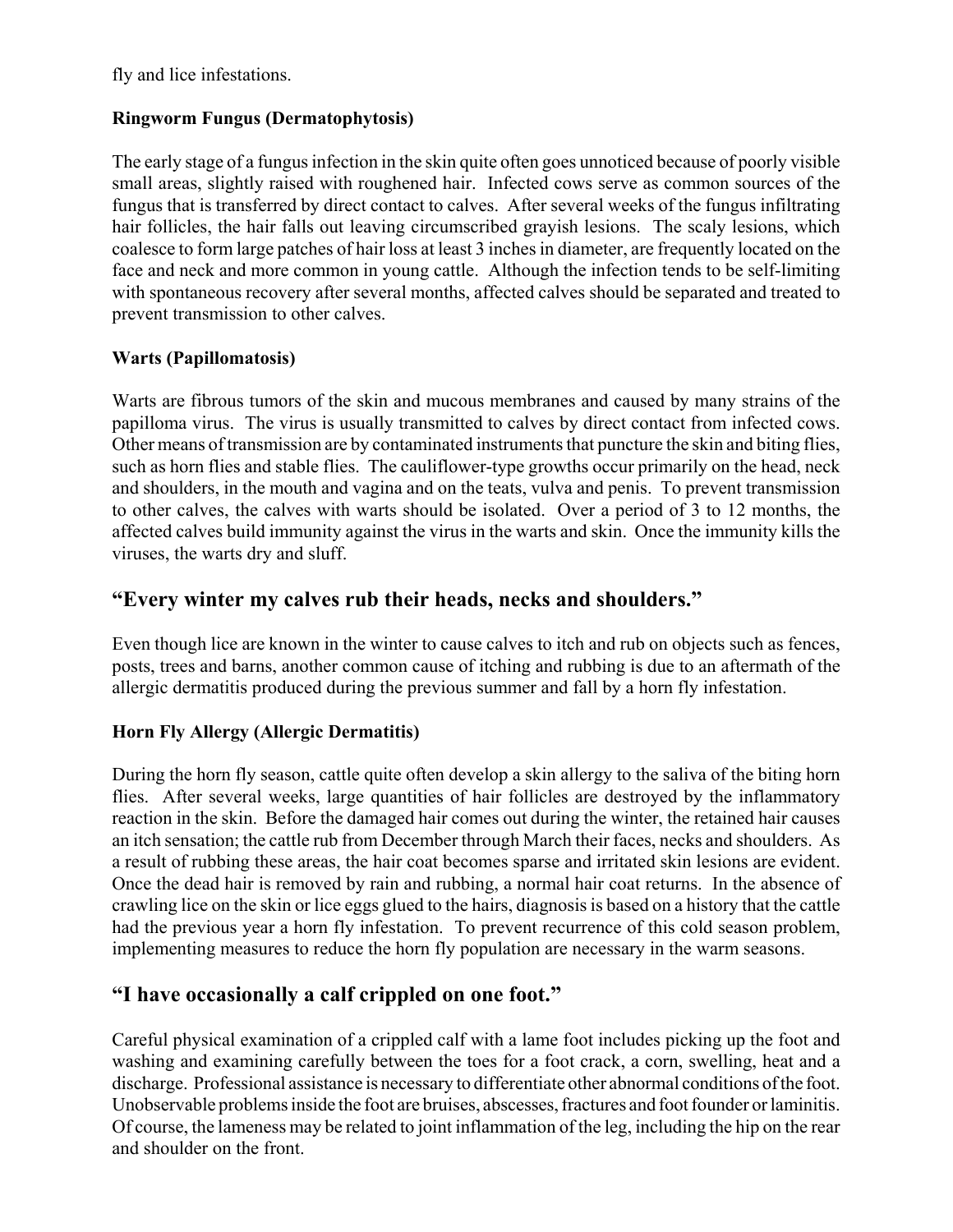#### **Foot Rot (Necrotic Pododermatitis)**

In the absence of a foot crack, in which the web of skin between the toes is not deeply cracked, but yet a draining infection with a foul odor is observed, a soil-borne bacterial disease of the foot is likely. In addition to a hot, swollen and painful foot with a dead odor, fever and loss of appetite and body weight are normally observed. During warm, wet weather, the bacteria in mud mixed with manure commonly gain entry through minute cracks and abrasions of the skin between the toes and heel bulb, causing swelling and dead tissue. The infection may spread to the skin of the pastern and fetlock and to bone joints inside the foot. Since the pus discharge contains bacteria and serves as a source of new infections, the calf should be segregated from the rest of the herd for proper treatment. To prevent occurrence of more cases, corrections of the unsanitary conditions are essential.

# **"One of my calves has fever, labored breathing and coughing attacks."**

The calf obviously has a lung disease in which inflammation elicits an irritated cough and reduced air space encourages rapid, difficult breathing. Since a number of infectious and non-infectious causes are possible, professional assistance is necessary to make a specific diagnosis by physical and laboratory examinations. Pneumonia is a common infectious disease.

#### **Infectious Lung Disease (Pneumonia)**

Fever, coughing and labored breathing are present due to inflammation and swelling of the lungs and accumulation of mucus, blood and pus in the air passages that interfere with airflow. In attempt to get more air, the head and neck may become outstretched and the tongue protruded. Pneumonia is a highly complex, contagious disease and may be caused by one of several viruses in concert with various bacteria. Bacteria generally cause serious pneumonia, either as primary or as secondary invaders. Since predisposing stress factors contribute to the appearance of the disease by lowering the animal's resistance, management directed towards adverse conditions of calves is needed to prevent more cases of pneumonia. The sick calf must be isolated for treatment. It is concluded the infectious agents are harbored in the cowherd; therefore it is advisable to know by laboratory tests the specific viruses or bacteria involved to develop an effective vaccination plan. The plan should include vaccinating the cows, nursing calves, bulls and replacements with the proper vaccines.

# **"My calves have a runny, snotty nose."**

Runny, snotty nose can possibly be associated with pneumonia if the calves have fever, are coughing and have labored breathing; otherwise, the calves may simply have an inflammation of the sinuses of the head, which is called sinusitis.

#### **Runny, Snotty Nose (Sinusitis)**

Nasal drainage in calves may be normal discharging of secretions of mucus from the sinuses of the head. Excess quantities of drainage from inflamed sinuses are evident during days of extreme hot or cold temperatures or windy conditions, even in the absence of infections. Also, irritants and allergens in the environment such as dust, pollen and mold cause inflammation of sinuses. Viral and bacterial infections inflame the sinuses, produce a head cold and cause a nasal discharge that is a clear, mucus or pus type. Quite often, the infection is limited to the head without involvement of the lungs. Use of antibiotics is contraindicated with low-grade fever and in the absence of fever, in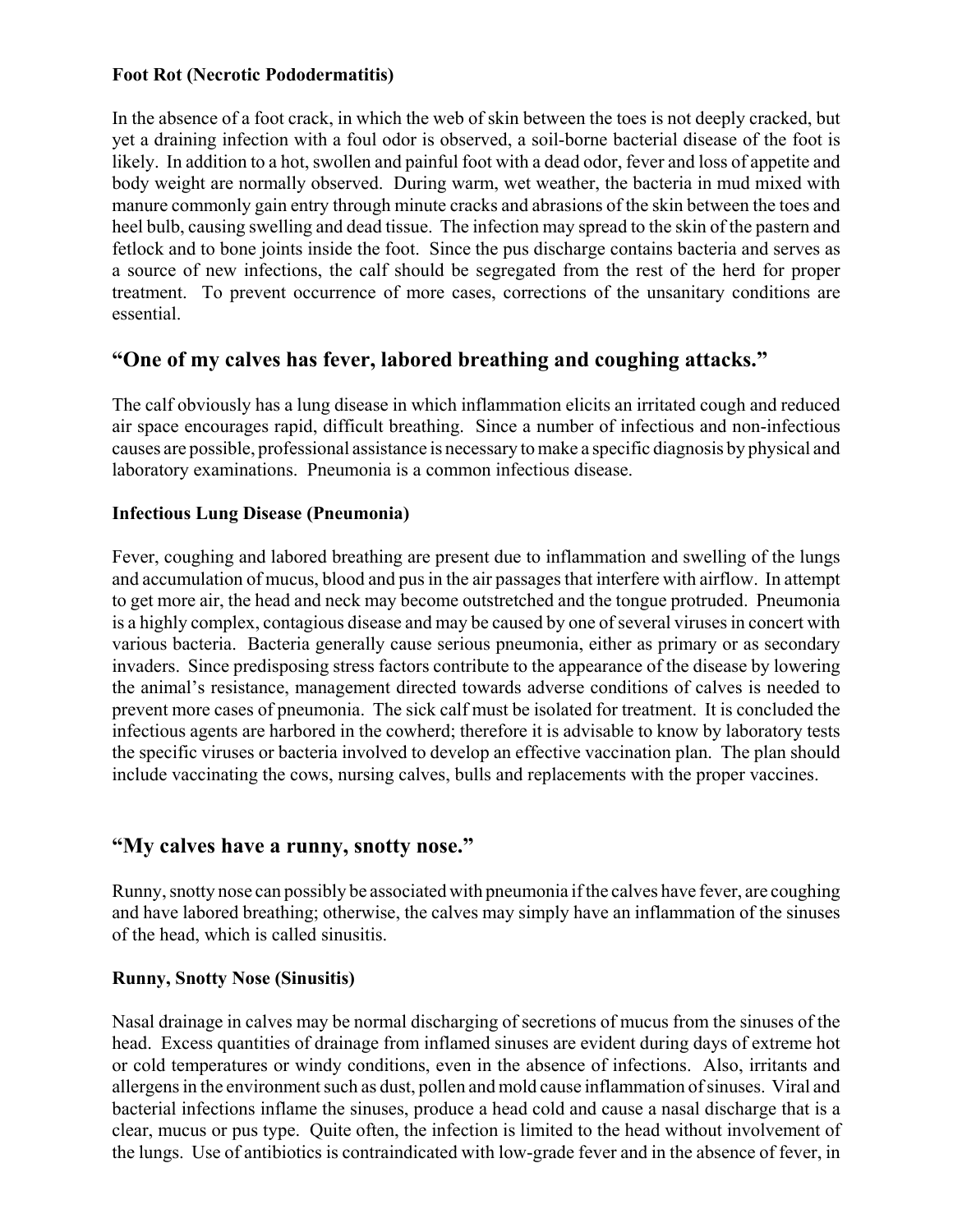which the condition is allowed to run its course. Respiratory vaccines may lack the specific antigens to prevent recurrence.

# **"I had several calves suddenly die that before dying were rapidly breathing, weak and feverish."**

Since a number of infectious causes are possible, professional assistance is necessary to necropsy one of the dead calves and make a specific diagnosis by physical and laboratory examinations.

### **Lepto (Leptospirosis)**

Lepto is caused by one of five serovars of bacteria. Infected animals, such as cattle, raccoons, skunks, opossums, rodents, deer, swine and dogs, shed bacteria for many months with urine as they urinate. Although urine of various wild and domestic animal carriers may be sources of infection, likely exposures to calves are from urine of subclinical carrier cows stressed at calving and of diseased and convalescent calves. Transmission to calves may occur from ingesting contaminated urine on teats and hair, on grass and hay and in water. Newborn calves are the most susceptible to the acute disease with high fever, rapid and difficult breathing, depression, bloody urine, incoordination and death. Lepto calves are mistakenly diagnosed and treated for pneumonia. Since the bacteria can kill unborn calves as well as nursing calves, an evaluation of the cow herd's pregnancy rate and observations for aborted fetuses are suggested. Annual vaccination of all cattle in a closed herd, or twice yearly vaccination in an open herd, is the most effective approach to control. Timing the vaccination in the cow herd during the last trimester of pregnancy will provide immunity through colostrum to newborn calves. Polyvalent killed vaccines containing three or five common serovars are suggested. Different vaccines vary in efficacy, and vaccine failures may occur.

#### **Blackleg (Clostridial Disease)**

When the cause of sudden death of a calf is blackleg bacterial toxins (poisons), the first point to make would be the calf swallowed blackleg spores from the soil. This means the premise is contaminated with the spores that never die. During rains these spores are normally concentrated by surface water in various spots in the ground, and drought or rains will surface them from the soil. When the spores are ingested they go to muscles and remain dormant. A trigger breaks them out of dormancy sometime later, like months or years. Then the bacteria rapidly multiply and produce toxins in the muscles, killing the muscles (black dead muscles), causing blood poisoning and sudden death. The most common trigger is fast growth. Another trigger is muscle exertion as caused during working, weaning and hauling. Affected calves may become infected at an early age and die of blackleg at a later age. When blackleg occurs, the transmission was not necessarily recent, but possibly months ago. The death is so rapid that treatment is normally ineffective. All dead calves should be burned with untreated wood products to prevent ground contamination. Since other calves can have the bacteria in dormancy, guarding against triggers is suggested. The remaining calves should be vaccinated, but if other calves die, they were already infected with the dormancy of blackleg bacteria before vaccination. Vaccination after exposure will not prevent the dormancy from breaking out. The 7-way blackleg vaccine should be used since other strains in addition to blackleg can be present, which also cause sudden death. The seven strains can only be diagnosed in a dead calf by necropsy and laboratory tests. In addition to blackleg, the other six clostridial diseases that cause sudden death are black neck, black liver, malignant edema, and B, C, D enterotoxemia. The proper vaccination program includes annual vaccination of the entire herd